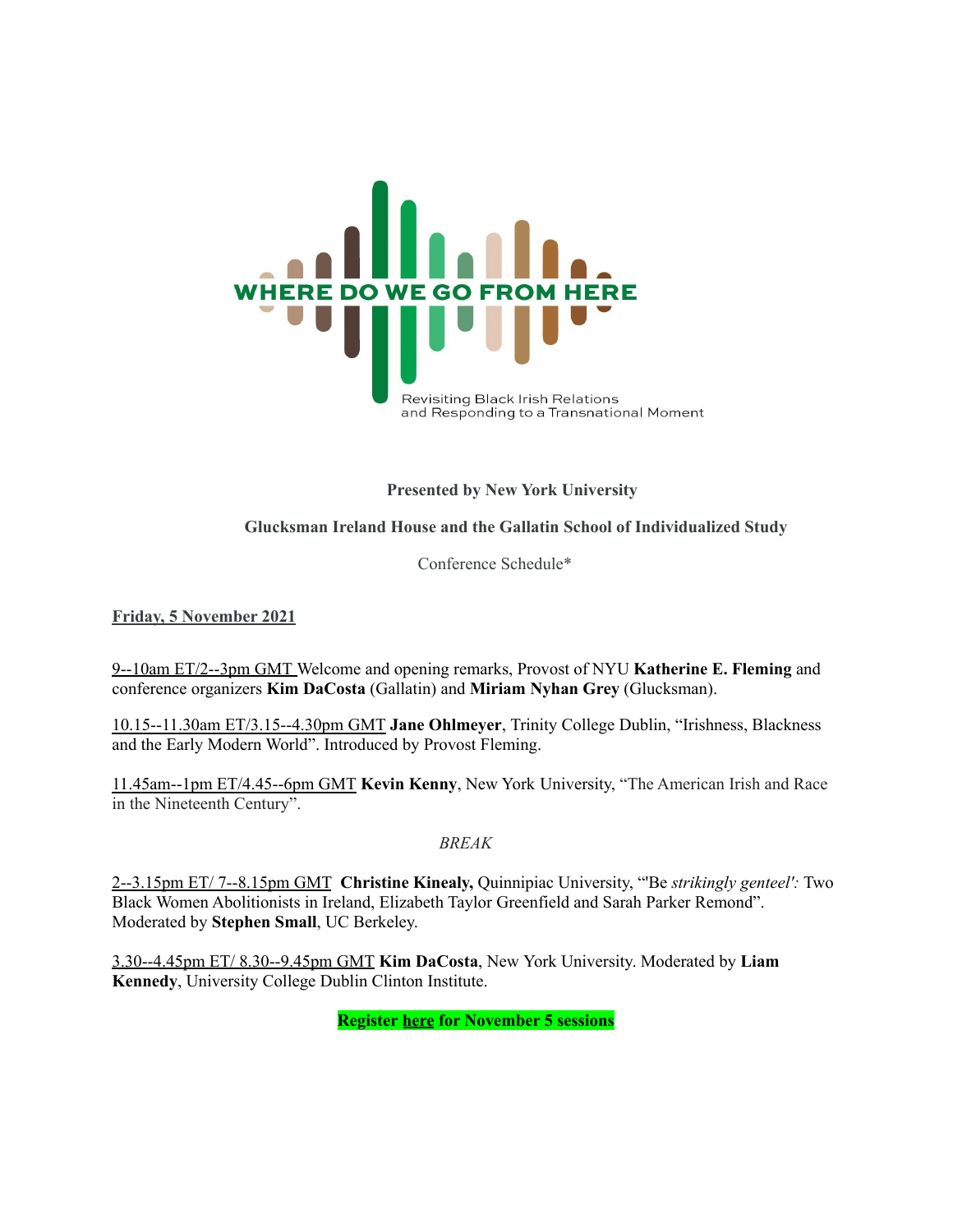### **Friday, 12 November 2021**

9-10.15am ET/2--3.15pm GMT **Nikhil Singh**, New York University, "Ireland in the Crucible of Race". Moderated by **Kathleen Coll**, University of San Francisco/New York University.

10.30 -11.45am ET/3.30--4.45pm GMT **Elisa Joy White**, UC Davis, "*Céad Míle Fáilte*: When Blackness in Ireland Seemed New Again".

12-1.15pm ET/5--6.15pm GMT **Chanté Mouton Kinyon**, Notre Dame University. Moderated by Anna McCarthy, New York University.

### *BREAK*

2--3.30pm ET/7--8.30pm GMT Tenement Museum New York: African American and Irish American New York Revisited: **Annie Polland** (Director, Tenement Museum); **Leslie Harris** (Northwestern University) and **David Favaloro** (Tenement Museum).

3.45pm--5.15pm ET/8.45--10.15pm GMT Black Irish Cultural Renderings and Responses: **Lauren Onkey** (George Washington University), **Mick Moloney** (New York University), **Lenwood Sloan** (African American Irish Diaspora Network). Moderated by **Bill Ferris**, University of North Carolina. Introduced by **John Waters**, New York University.

### **Register [here](https://nyu.zoom.us/meeting/register/tJUlcuyprjgiE935msXs29rgO0KDJvNW8w8S) for November 12 sessions**

# **Friday, 19 November 2021**

9--9.15am ET/2--2.15pm GMT Welcome and opening remarks, **Lisa Coleman**, NYU's Senior Vice President for Global Inclusion and Strategic Innovation.

9.15--10.15am ET/2.15--3.15pm GMT **Emma Dabiri (**author of Twisted/*Don't Touch My Hair* and *What White People Can Do Next)* in conversation with **Kim DaCosta** and **Miriam Nyhan Grey.**

10.30am--11.45am ET/3.30--4.45pm GMT **Rachel Swarns**, *New York Times*/New York University, "The Irish-American Priests who Sold Human Beings: Georgetown University, the Catholic Church and the American Slave Trade". Moderated by **Stephanie McCurry**, Columbia University.

# 12--1.15pm ET/5--6.15pm GMT **Miriam Nyhan Grey**, New York University

*BREAK*